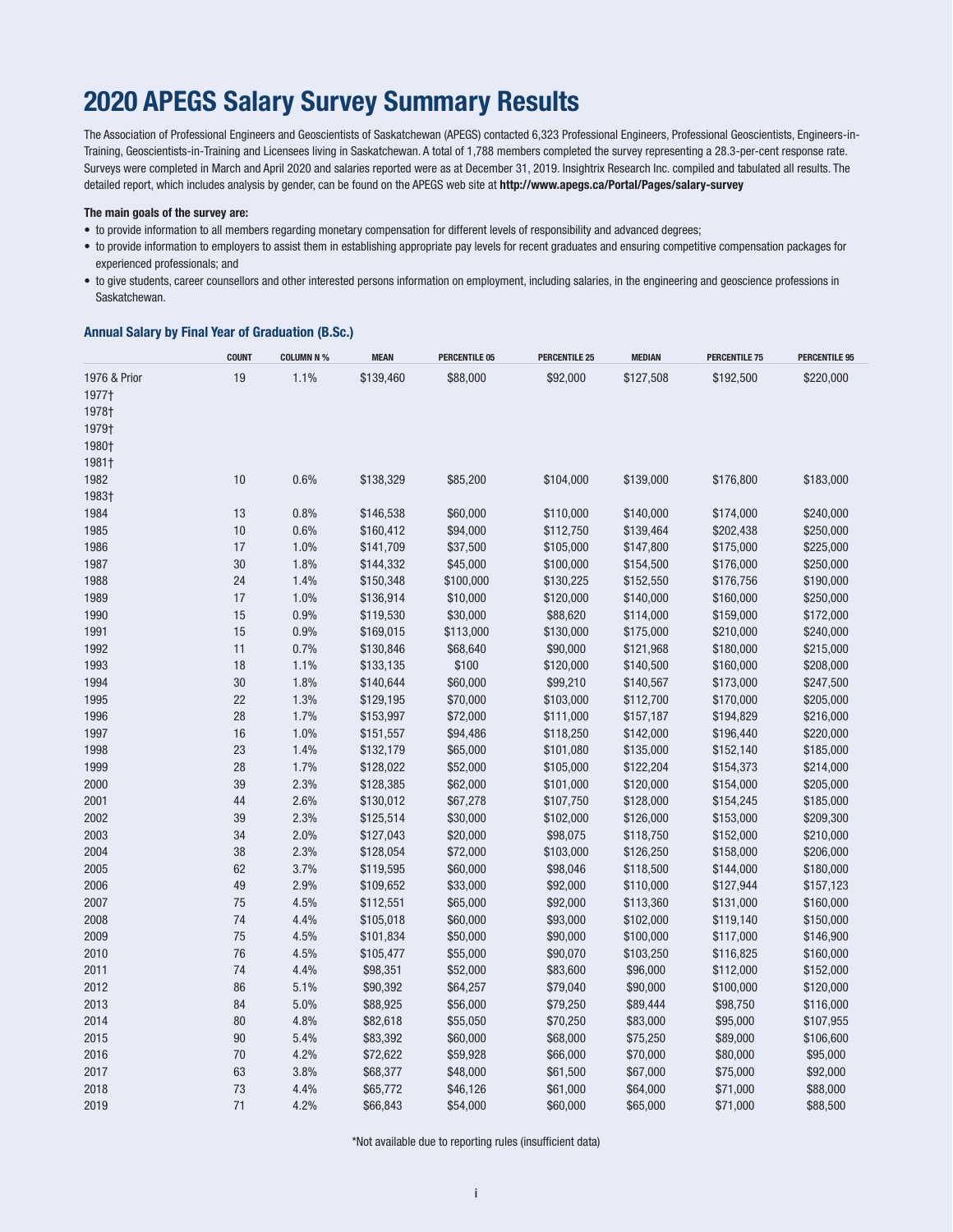### **Annual Salary by Designation**

|                            | <b>COUNT</b> | <b>COLUMN N %</b> | <b>MEAN</b> | <b>PERCENTILE 05</b> | <b>PERCENTILE 25</b> | <b>MEDIAN</b> | <b>PERCENTILE 75</b> | <b>PERCENTILE 95</b> |
|----------------------------|--------------|-------------------|-------------|----------------------|----------------------|---------------|----------------------|----------------------|
| P.Eng.                     | .064         | 63.3%             | \$121,852   | \$74,500             | \$95,000             | \$112.143     | \$142,875            | \$197,000            |
| P.Geo.                     | 77           | 4.6%              | \$125.424   | \$75,000             | \$98,000             | \$115,000     | \$144,000            | \$210,000            |
| P.Eng./P.Geo               | 16           | 1.0%              | \$115.255   | \$62,000             | \$90,500             | \$110.500     | \$148.323            | \$175,000            |
| <b>Engineering License</b> | 12           | 0.7%              | \$121.203   | \$79,188             | \$90,564             | \$120,500     | \$143.375            | \$173,000            |
| Engineer-in-Training       | 482          | 28.7%             | \$72,932    | \$50,500             | \$62,000             | \$68,963      | \$81,000             | \$101.300            |
| Geoscientist-in-Training   | 28           | 1.7%              | \$83,330    | \$48,000             | \$64,250             | \$81,150      | \$96,563             | \$117,000            |

Geo Licensee†

\*Not available due to reporting rules (insufficient data)

### **Annual Salary by Discipline**

|                                    | <b>COUNT</b> | <b>COLUMN N %</b> | <b>MEAN</b> | <b>PERCENTILE 05</b> | <b>PERCENTILE 25</b> | <b>MEDIAN</b> | <b>PERCENTILE 75</b> | <b>PERCENTILE 95</b> |
|------------------------------------|--------------|-------------------|-------------|----------------------|----------------------|---------------|----------------------|----------------------|
| Ag/Forestry                        | 44           | 2.6%              | \$92,970    | \$61,200             | \$68,775             | \$87,800      | \$113,000            | \$141,000            |
| Biological/Biomedical <sup>+</sup> |              |                   |             |                      |                      |               |                      |                      |
| Chem/Ceramic/Metal.                | 88           | 5.2%              | \$107,848   | \$64,000             | \$80,000             | \$98,000      | \$126,500            | \$194,417            |
| Civil                              | 351          | 20.9%             | \$100,498   | \$58,200             | \$72,400             | \$92,000      | \$115,000            | \$180,000            |
| Elec/Eng/Physics                   | 235          | 14.0%             | \$111,063   | \$58,500             | \$83,500             | \$108,699     | \$134,000            | \$177,000            |
| Environmental                      | 116          | 6.9%              | \$100,792   | \$50,000             | \$74,250             | \$92,223      | \$111,890            | \$170,000            |
| Geo/Mining/Petro Eng.              | 166          | 9.9%              | \$126,969   | \$67,000             | \$96,000             | \$115,500     | \$160,000            | \$208,000            |
| Geosciences                        | 79           | 4.7%              | \$117,513   | \$65,000             | \$89,500             | \$110,000     | \$140,000            | \$210,000            |
| Mechanical/Industrial              | 397          | 23.6%             | \$107,188   | \$60,000             | \$75,000             | \$100,000     | \$132,000            | \$180,000            |
| SoftwareEngineering                | 42           | 2.5%              | \$87,796    | \$60,000             | \$70,000             | \$87,239      | \$97,500             | \$127,000            |
| <b>Other</b>                       | 155          | 9.2%              | \$105,134   | \$49,400             | \$70,000             | \$99,000      | \$120,000            | \$205,000            |

\*Not available due to reporting rules (insufficient data)

### **Annual Salary by Function**

|                                   | <b>COUNT</b> | <b>COLUMN N %</b> | <b>MEAN</b> | <b>PERCENTILE 05</b> | <b>PERCENTILE 25</b> | <b>MEDIAN</b> | <b>PERCENTILE 75</b> | <b>PERCENTILE 95</b> |
|-----------------------------------|--------------|-------------------|-------------|----------------------|----------------------|---------------|----------------------|----------------------|
| <b>Corporate Management</b>       | 148          | 8.8%              | \$158,954   | \$88,000             | \$127,958            | \$150,000     | \$180,000            | \$247,500            |
| <b>Project Management</b>         | 608          | 36.2%             | \$112,844   | \$66,000             | \$86,425             | \$105,000     | \$135,000            | \$185,200            |
| <b>Project Administration</b>     | 33           | 2.0%              | \$87,558    | \$54,000             | \$66,000             | \$80,000      | \$110,400            | \$134,000            |
| Design                            | 386          | 23.0%             | \$89,803    | \$56,000             | \$66,839             | \$85,000      | \$104,000            | \$144,500            |
| Research/Planning                 | 99           | 5.9%              | \$102,604   | \$48,000             | \$70,000             | \$97,000      | \$123,600            | \$190,000            |
| <b>Inspection/Quality Control</b> | 41           | 2.4%              | \$92,610    | \$52,000             | \$62,000             | \$73,250      | \$100,000            | \$142,060            |
| Operating/Maintenance             | 153          | 9.1%              | \$108,821   | \$64,400             | \$85,000             | \$103,000     | \$128,679            | \$178,000            |
| <b>Teaching</b>                   | 30           | 1.8%              | \$124,560   | \$80,616             | \$93,363             | \$101,000     | \$168,000            | \$191,000            |
| Marketing/Sales                   | 30           | 1.8%              | \$83,990    | \$40,000             | \$65,100             | \$85,620      | \$98,480             | \$134,600            |
| Approvals/Enforcement             | 55           | 3.3%              | \$89,698    | \$56,550             | \$77,000             | \$88,800      | \$100,000            | \$120,000            |
| Exploration                       | 37           | 2.2%              | \$105,770   | \$48,000             | \$81,373             | \$102,000     | \$115,748            | \$240,000            |
| Other                             | 60           | 3.6%              | \$81,094    | \$10,850             | \$60,625             | \$71,750      | \$106,250            | \$149,405            |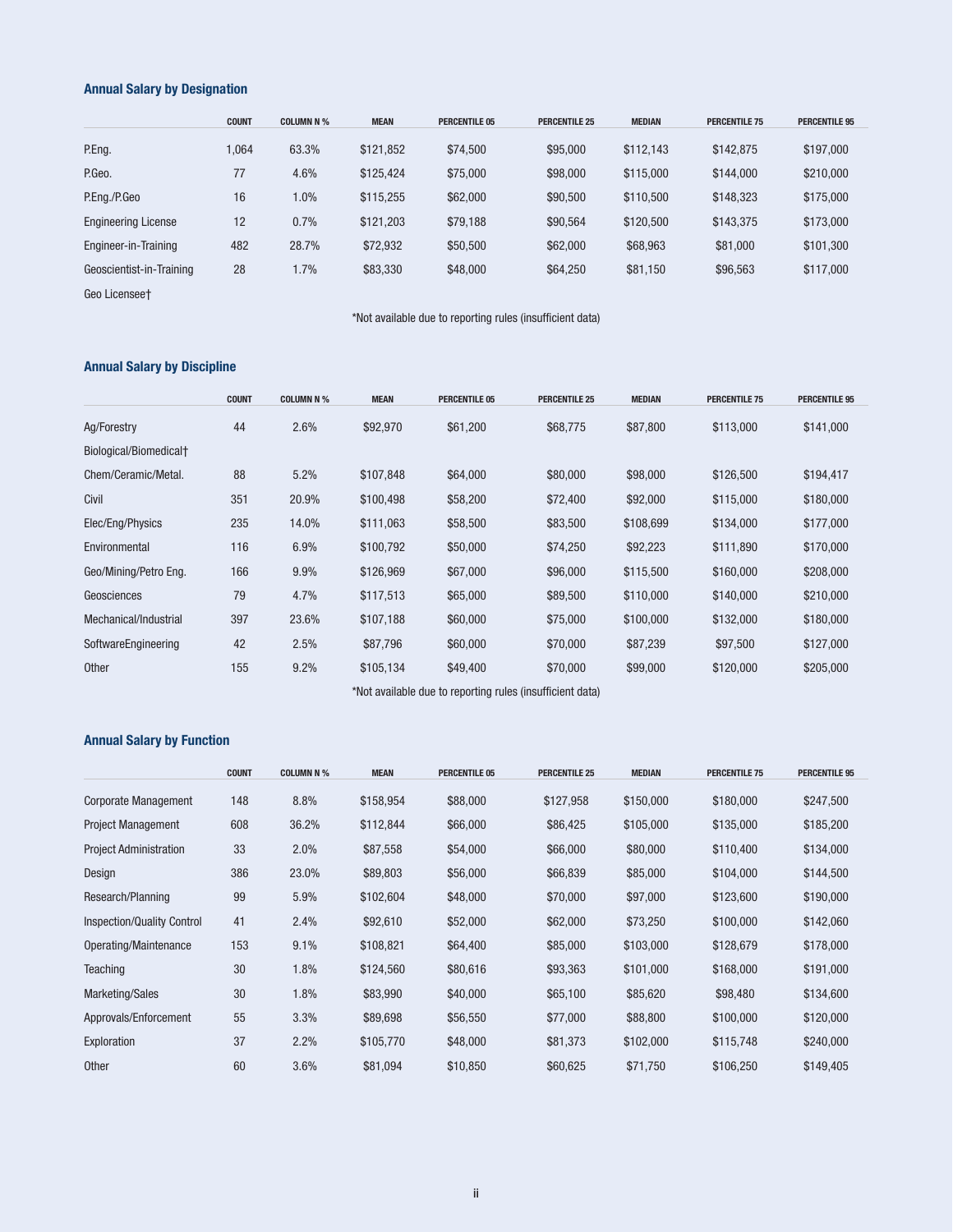# **Annual Salary by Industry**

|                                   | <b>COUNT</b> | <b>COLUMN N %</b> | <b>MEAN</b> | <b>PERCENTILE 05</b> | <b>PERCENTILE 25</b> | <b>MEDIAN</b> | <b>PERCENTILE 75</b> | <b>PERCENTILE 95</b> |
|-----------------------------------|--------------|-------------------|-------------|----------------------|----------------------|---------------|----------------------|----------------------|
| <b>Consulting Service</b>         | 370          | 22.0%             | \$102.312   | \$57.173             | \$70,000             | \$91,601      | \$125,000            | \$185,000            |
| Resource Industry Oil & Gas       | 77           | 4.6%              | \$109.581   | \$56,550             | \$85,017             | \$100,000     | \$135,000            | \$180,000            |
| Except Oil & Gas                  | 276          | 16.4%             | \$126,445   | \$72,000             | \$100,000            | \$117.450     | \$146.975            | \$205,000            |
| Procurement/Construction          | 136          | 8.1%              | \$102.294   | \$58,000             | \$71.850             | \$93,000      | \$127.250            | \$180,000            |
| <b>Manufacturing Durables</b>     | 190          | 11.3%             | \$89.041    | \$54,000             | \$65,000             | \$81,810      | \$100,000            | \$155,000            |
| <b>Manufacturing Non-Durables</b> | 53           | 3.2%              | \$119,866   | \$62,000             | \$92,000             | \$105.575     | \$142,060            | \$209.300            |
| Service For Profit                | 41           | 2.4%              | \$92,069    | \$57,000             | \$70,000             | \$90,000      | \$100,000            | \$156,820            |
| <b>Service Not For Profit</b>     | 131          | 7.8%              | \$101.126   | \$64,420             | \$80,604             | \$97,390      | \$110,000            | \$152,962            |
| <b>Utilities</b>                  | 244          | 14.5%             | \$113.967   | \$65,000             | \$85,000             | \$109.576     | \$138,750            | \$182,000            |
| <b>Educational Services</b>       | 64           | 3.8%              | \$119.260   | \$50,000             | \$83,036             | \$99,179      | \$167.822            | \$220,000            |
| <b>Agriculture and Forestry</b>   | 29           | 1.7%              | \$94,073    | \$61,200             | \$68,500             | \$88,500      | \$110,000            | \$160,000            |
| <b>Other</b>                      | 69           | 4.1%              | \$97,041    | \$49,400             | \$70,000             | \$95,194      | \$120,000            | \$168,000            |

# **Annual Salary by Degree**

|                   | <b>COUNT</b> | <b>COLUMN N %</b> | <b>MEAN</b> | <b>PERCENTILE 05</b> | <b>PERCENTILE 25</b> | <b>MEDIAN</b> | <b>PERCENTILE 75</b> | <b>PERCENTILE 95</b> |
|-------------------|--------------|-------------------|-------------|----------------------|----------------------|---------------|----------------------|----------------------|
| Bachelor's Degree | 1167         | 69.5%             | \$104.303   | \$60,000             | \$74.500             | \$96,900      | \$123,600            | \$179,000            |
| $\cdots$          | 189          | 11.3%             | \$108.211   | \$58,000             | \$80,808             | \$102,000     | \$133,000            | \$180,000            |
| Master's Degree   | 232          | 13.8%             | \$111.182   | \$54,000             | \$83.625             | \$101.875     | \$132.750            | \$194.968            |
| $\cdots$          | 30           | $.8\%$            | \$131.013   | \$48,000             | \$89,000             | \$109.250     | \$185,200            | \$243,202            |
| Doctorate Degree  | 62           | 3.7%              | \$134.893   | \$55,000             | \$96,000             | \$140.274     | \$175,000            | \$220,000            |

# **Annual Salary by Experience**

|               | <b>COUNT</b> | <b>COLUMN N %</b> | <b>MEAN</b> | <b>PERCENTILE 05</b> | <b>PERCENTILE 25</b> | <b>MEDIAN</b> | <b>PERCENTILE 75</b> | <b>PERCENTILE 95</b> |
|---------------|--------------|-------------------|-------------|----------------------|----------------------|---------------|----------------------|----------------------|
| $<$ 1 year    | 84           | 5.0%              | \$67,417    | \$47,500             | \$58,650             | \$65,000      | \$71,892             | \$99,000             |
| 1 year        | 36           | 2.1%              | \$81,855    | \$46,126             | \$61,650             | \$66,500      | \$72,000             | \$150,000            |
| 1.5 years     | 64           | 3.8%              | \$68,311    | \$50,000             | \$60,000             | \$64,000      | \$75,000             | \$111,780            |
| 2 years       | 83           | 4.9%              | \$72,320    | \$50,000             | \$63,500             | \$68,400      | \$78,000             | \$101,550            |
| 3 years       | 95           | 5.7%              | \$76,526    | \$50,000             | \$64,000             | \$70,000      | \$83,000             | \$120,700            |
| 4 years       | 83           | 4.9%              | \$81,940    | \$58,000             | \$69,000             | \$76,000      | \$87,444             | \$108,300            |
| 5 years       | 105          | 6.3%              | \$84,358    | \$64,257             | \$72,000             | \$80,000      | \$93,300             | \$106,200            |
| 6 years       | 77           | 4.6%              | \$91,746    | \$66,839             | \$80,500             | \$90,480      | \$99,000             | \$116,000            |
| 7-8 years     | 172          | 10.2%             | \$94,621    | \$70,000             | \$82,625             | \$93,000      | \$102,750            | \$133,000            |
| 9-10 years    | 144          | 8.6%              | \$106,651   | \$76,600             | \$92,000             | \$104,000     | \$118,375            | \$145,000            |
| 11-12 years   | 144          | 8.6%              | \$115,589   | \$81,373             | \$97,125             | \$110,000     | \$130,033            | \$170,000            |
| $13-14$ years | 115          | 6.8%              | \$122,380   | \$85,000             | \$102,500            | \$120,000     | \$140,000            | \$180,000            |
| 15-17 years   | 119          | 7.1%              | \$136,890   | \$87,500             | \$112,835            | \$131,000     | \$156,000            | \$205,000            |
| $18-20$ years | 96           | 5.7%              | \$131,505   | \$65,300             | \$105,000            | \$126,500     | \$154,350            | \$201,000            |
| $21-24$ years | 80           | 4.8%              | \$153,964   | \$90,200             | \$129,700            | \$150,000     | \$185,800            | \$215,238            |
| $25 + years$  | 183          | 10.9%             | \$151,375   | \$90,000             | \$120,000            | \$150,000     | \$177,000            | \$234,000            |

### **Annual Salary by Sector**

|                       | <b>COUNT</b> | <b>COLUMN N %</b> | <b>MEAN</b> | <b>PERCENTILE 05</b> | <b>PERCENTILE 25</b> | <b>MEDIAN</b> | <b>PERCENTILE 75</b> | <b>PERCENTILE 95</b> |
|-----------------------|--------------|-------------------|-------------|----------------------|----------------------|---------------|----------------------|----------------------|
| <b>Public Sector</b>  | 530          | 100.0%            | \$107.583   | \$63.630             | \$80,616             | \$100,000     | \$125,000            | \$180,000            |
| <b>Private Sector</b> | 135          | 100.0%            | \$106.902   | \$57.990             | \$74,000             | \$98,046      | \$130,000            | \$190,000            |
|                       |              | <b>Mean</b>       |             | 25                   | <b>Median</b>        |               | 95                   |                      |

# **Total Salary (full time positions)**

|                    | <b>COUNT</b> | <b>COLUMN N %</b> | <b>MEAN</b> | <b>PERCENTILE 05</b> | <b>PERCENTILE 25</b> | <b>MEDIAN</b> | <b>PERCENTILE 75</b> | <b>PERCENTILE 95</b> |
|--------------------|--------------|-------------------|-------------|----------------------|----------------------|---------------|----------------------|----------------------|
| <b>Base Salary</b> | .680         | 94.8%             | \$105.716   | \$55,000             | \$74.856             | \$98,000      | \$128,000            | \$186,000            |
| Salary incl. bonus |              |                   | \$129.529   | \$60,401             | \$82.650             | \$110.350     | \$157.395            | \$259,670            |
|                    |              | <b>Mean</b>       | b           | 25                   | <b>Median</b>        | 75            | 95                   | $\%$                 |